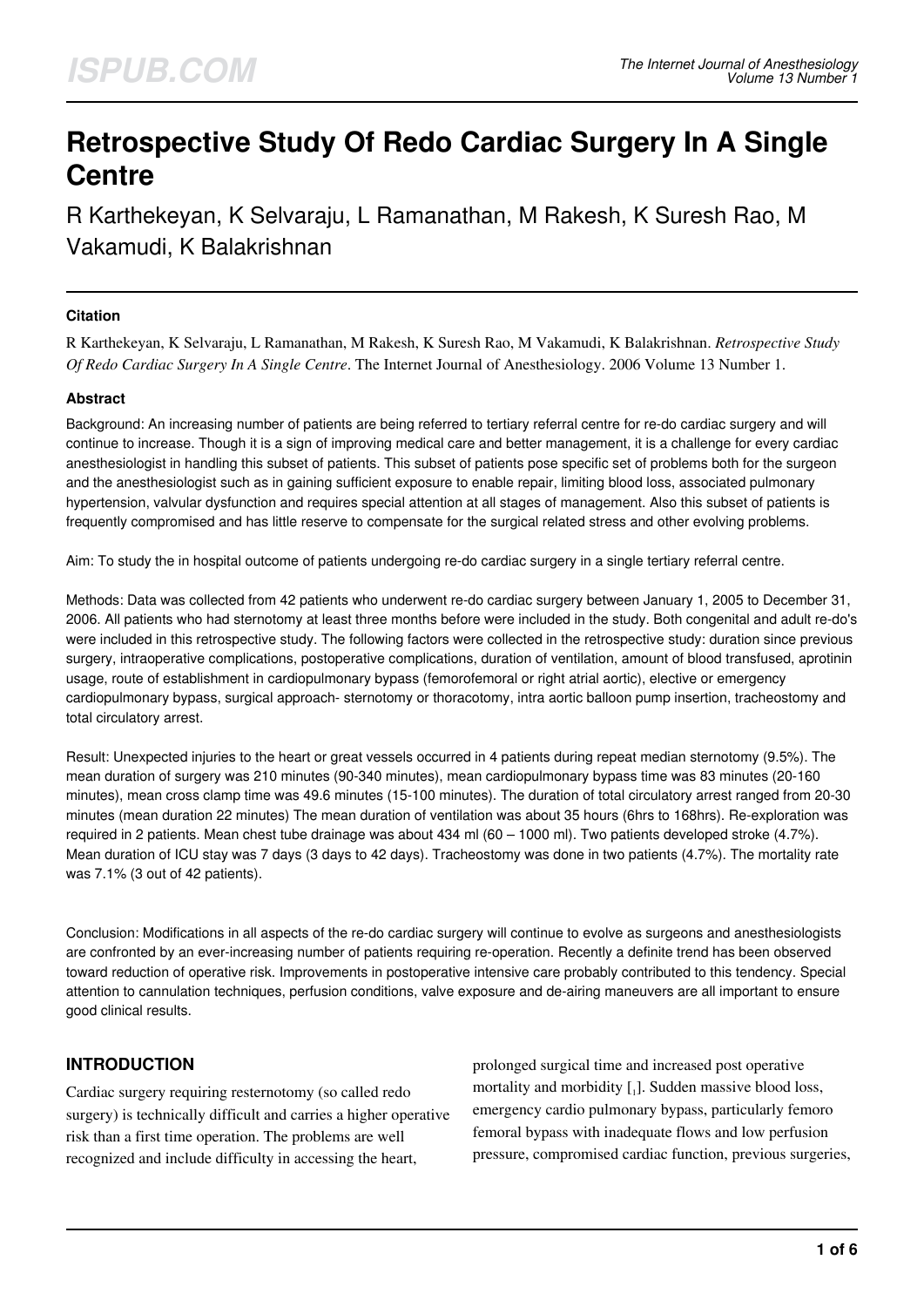extended postoperative stay, total circulatory arrest and difficulty in arterial and intravenous access due to previous punctures make cardiac anesthesiologist's job equally tough.

# **METHOD OF STUDY**

Data was collected from 42 patients who underwent re-do cardiac surgery between January 1, 2005 to December 31, 2006. All patients who had sternotomy at least three months before were included in the study. Both congenital and adult re-do's were included in this retrospective study. (Table 1) Majority of the adult re-do were re-do CABG

presenting with blocked grafts and mitral valve replacement who had undergone mitral valve repair earlier.(Table 2) Congenital surgeries mainly include redo RV-PA conduit, Glenn coming for completion fontan and central shunts coming for intra cardiac repair.(Table 3)

## **Figure 1**

Table 1: Number of patients

| AD         | ry. |
|------------|-----|
| CONGENTTAL | 15  |
| T∩T A      | ⊿   |

## **Figure 2**

Table 2: Adult

| PROCEDURE                                                 | NUMBER OF PATIENTS |
|-----------------------------------------------------------|--------------------|
| Redo AVR                                                  |                    |
| Pannus excision in replaced aortic<br>valve               |                    |
| Redo MVR                                                  | 12                 |
| Redo CABG                                                 | a                  |
| Post-op ASD for MVR                                       |                    |
| Post-op ASD for Biventricular<br>pacing for heart failure |                    |
| Post-op ASD for Sub Aortic<br>Membrane Resection          |                    |

# **Figure 3**

Table 3: Congenital (less than 12 years)

| PROCEDURE                   | NUMBER OF PATIENTS |
|-----------------------------|--------------------|
| VSD closure following patch |                    |
| dehiscence                  |                    |
| Redo RV-PA conduit          |                    |
| Completion Fontan           |                    |
| ICR following Central Shunt |                    |

Two cases were redone twice and three cases were redone thrice. The two cases which were redone twice were RV-PA conduits. Out of the three cases which were redone for the third time, two were RV-PA conduits and one was mitral valve replacement who had undergone open mitral

valvotomy twice. (Table 4)

#### **Figure 4**

Table 4: Number Of Sternotomy

| NUMBER OF STERNOTOMY | NUMBER OF PATIENTS |
|----------------------|--------------------|
|                      |                    |
|                      |                    |
|                      |                    |

Sternotomy was used in all patients except in two mitral valve replacement where thoracotomy was used. The age dispersion was very varied with the lowest being two years coming for intra cardiac repair after having central shunt in the newborn period and the highest being 69 years old coming for redo CABG.

The following factors were collected in the retrospective study: duration since previous surgery, intraoperative complications, postoperative complications, duration of ventilation, amount of blood transfused, aprotinin usage, route of establishment of cardiopulmonary bypass (femorofemoral or right atrial aortic), elective or emergency cardiopulmonary bypass, surgical approach- sternotomy or thoracotomy, intra aortic balloon pump insertion, tracheostomy and total circulatory arrest.

The interval from the duration of the last surgery was documented (Table 5)

# **Figure 5**

Table 5: Interval From The Duration Of Last Surgery

| DURATION FROM THE PREVIOUS SURGERY | I NUMBER OF PATIENTS |
|------------------------------------|----------------------|
| $\leq$ 1 $Y$ ear                   |                      |
| $1-3Years$                         |                      |
| 3-6Years                           |                      |
| 6-9Years                           |                      |
| $>9$ Years                         |                      |

The two cases which were done in less than a year were a central shunt coming for intra cardiac repair and mitral valve repair coming for replacement of the valve. Majority of the redo's were after 5 years.

In addition to the usual investigations a lateral chest X-ray and computed tomography- thorax was done. Disposable external defibrillator paddles was placed on all patients. Aprotinin was avoided in re-do coronaries and those patients who had already received it in the previous surgery. Monitors included electrocardiogram (Lead II & V5), pulseoximetry, invasive blood pressure (both radial and femoral), central venous pressure, temperature, urine output, and end tidal carbondioxide. Pulmonary artery pressure monitoring was used in CABG's.Transoesphageal probe was put in all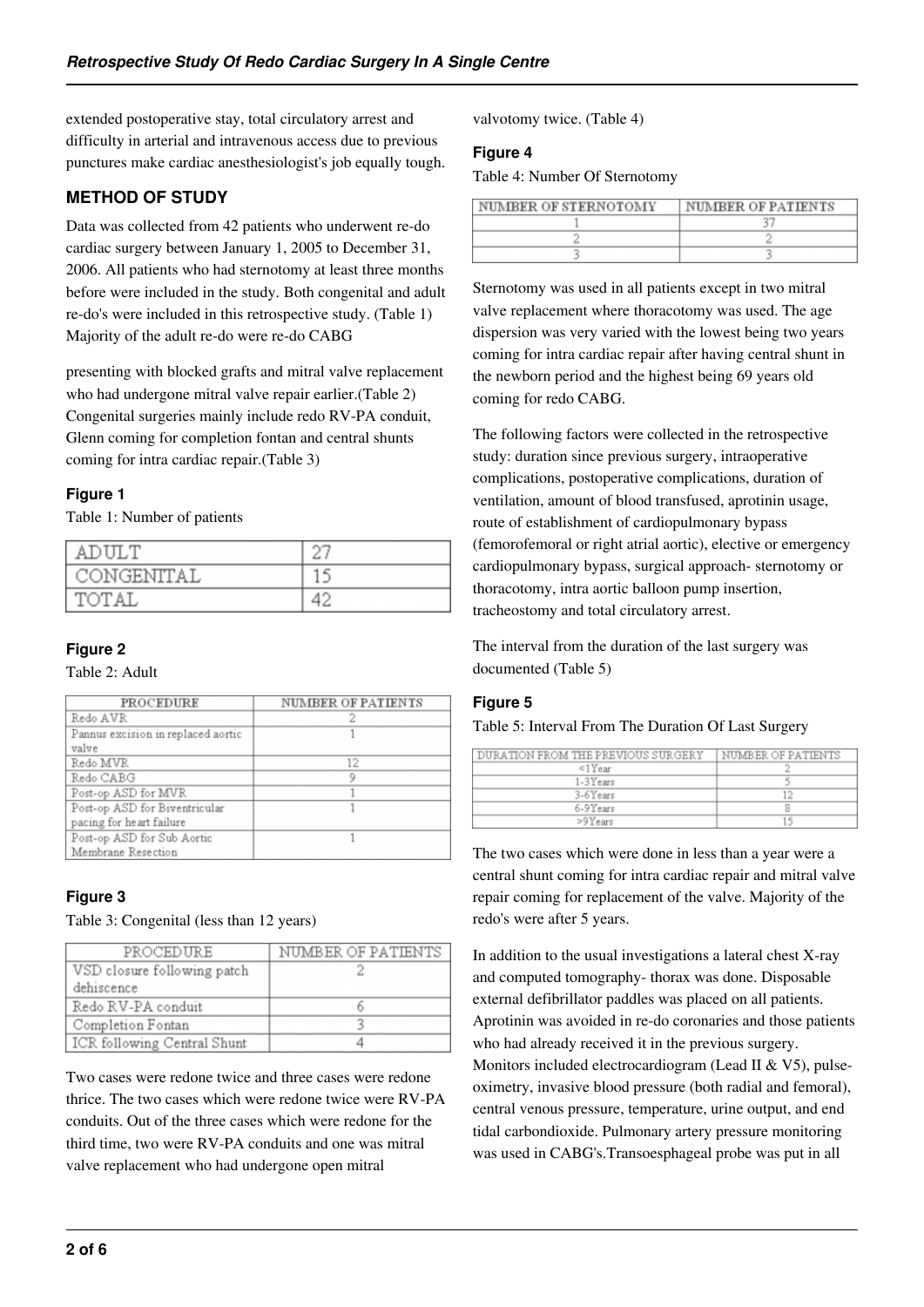adult patients. Usually right femoral artery and vein were kept exposed before the sternotomy. Oscillating saw was used for sternotomy.

# **INTRA-OPERATIVE COURSE**

Unexpected injuries to the heart or great vessels occurred in 4 patients during repeat median sternotomy (9.5%). Catastrophic hemorrhage did not occur in any patients and no death was related to re-entry injury. However in 3 of the 4 patients emergency femorofemoral bypass were instituted. Two were RV-PA conduit tear, one was aortic tear and the other was a right ventricular tear. (Table 6) In another 4 patients, elective femorofemoral bypass was instituted due to adhesions underneath the sternum. In the remaining 27 cases, right atrial aortic bypass was instituted. Total circulatory arrest was required in 5 cases. Of the 9 CABG's, 7 were done on beating heart. Intra aortic balloon pump insertion was required in 1 CABG and 1 mitral valve patient. (Table 7)

# **Figure 6**

Table 6: Intra-operative events

| <b>EVENTS</b>          | NUMBER OF PATIENTS |
|------------------------|--------------------|
| RV-PA Conduit Tear     |                    |
| Aortic Tear            |                    |
| Right Ventricular Tear |                    |
| <b>IABP</b> Insertion  |                    |

# **Figure 7**

Table 7: Type of bypass

| ON/OFF CPB                         | NUMBER OF PATIENTS |
|------------------------------------|--------------------|
| Emergency Femoro-Femoral Bypass    |                    |
| Elective Femoro-Femoral Bypass     |                    |
| Regular Right Atrial Aortic Bypass | 27                 |
| Beating heart without CPB for      |                    |
| biventricular pacing               |                    |
| Beating Heart CABG without CPB     |                    |
| Total circulatory arrest           |                    |

The mean duration of the surgery was 210minutes (90-340 minutes), mean cardiopulmonary bypass time was 83minutes (20-160 minutes), mean cross clamp time was 49.6minutes (15-100 minutes). Aortic cross clamp and cardioplegia was used in valve replacement, ventricular septal defect closure, sub aortic membrane resection, pannus excision in the aortic valve and intracardiac repair. -

4-RV-PA conduit and two CABGs were done on beating heart under cardio pulmonary bypass.Seven CABG's and biventricular pacing was done on beating heart without bypass. The duration of total circulatory arrest ranged from 15-30 minutes (mean duration 20 minutes). Blood prime was used in congenital and clear prime was used in case of adults. Fresh blood was transfused if the hemoglobin dropped below 10gm%.

# **POST – OPERATIVE COURSE**

The mean duration of ventilation was about 35 hours (6hrs-168hrs). Re-exploration was required in 2 patients both of which are congenital. Re-intubation was required in 4 patients. Interestingly both the patients who had thoroctomy developed phrenic nerve damage and had to be ventilated for a longer time. In another two patient's reintubation was required due to low cardiac output. Mean chest tube drainage was about 434ml (60 – 1000 ml). Two patients developed stroke, both in the posterior circulation. One was redo CABG and another one was completion Fontan. Mean duration of intensive care stay was 7 days (3 days to 42 days). Tracheostomy was done in two patients. The mortality rate was 7.1% (3 out of 42 patients).(Table 8)

## **Figure 8**

Table 8: Post-Operative Complications

| EVENTS               | NUMBER OF PATIENTS |
|----------------------|--------------------|
| Mortality            |                    |
| Re-Exploration       |                    |
| Tracheostomy         |                    |
| Phrenic Nerve Damage |                    |
| Stroke               |                    |

# **DISCUSSION**

Re-operative procedures have revealed technical obstacles that differentiate them from primary procedures. These problems include 1) difficulties with re-entry 2) potential for cardiac and conduit injury during dissection 3) non availability of conduit in redo CABG 4) management of patent grafts 5) inadequate myocardial protection 6)bleeding and requirement of blood products 7) low body weight and small cannulas (particularly femoro-femoral bypass) in case of paediatric redo 8) Prosthetic valve dysfunction.

The crude mortality rate in our study was 7.1% which includes redo CABG, redo valve and redo congenital. The mortality rate for redo valve reported in the literatures is about 7%  $\left[1,2\right]$ . The crude mortality rate for pediatric resternotomy is about 4%  $\left[\frac{1}{5}\right]$ .

The crude mortality rate for redo CABG is about 7.4% compared to 2.5% for the first time operations  $\lbrack 7]$ . We had three deaths in our 42 cases; one was redo mitral valve replacement, coming for the third time after two open mitral valvotomy. The cause for the death was low output and sepsis. Second was redo CABG with compromised left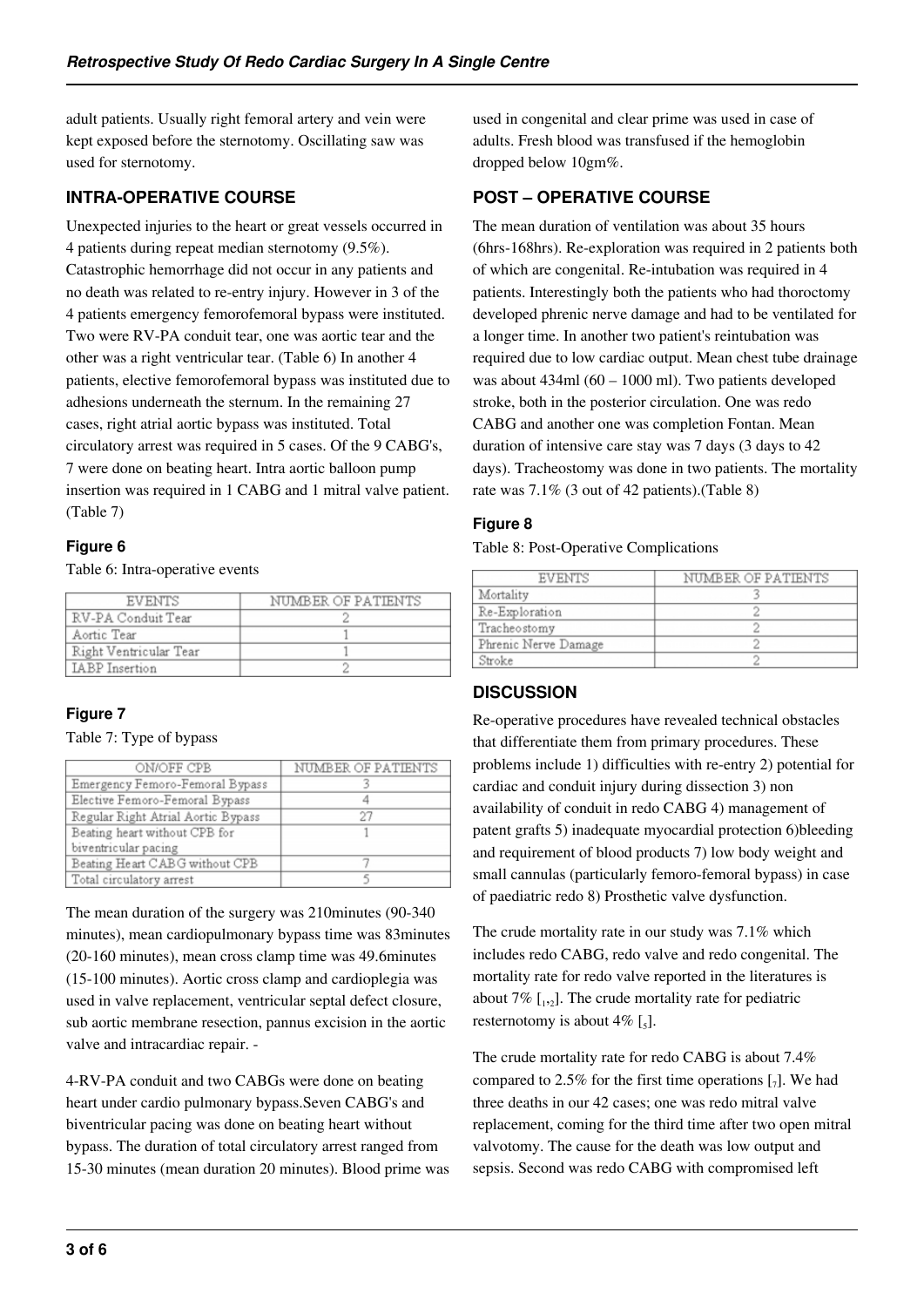ventricular function (ejection fraction 35%), CABG was done on cardio pulmonary bypass and intra aortic balloon bump was inserted post bypass. The patient died on the third post operative day due to low cardiac output. The last case was a completion Fontan who died due to posterior circulation stroke.

Duration from the first surgery did not affect the outcome in our study. Most of our cases are done after five years from the previous surgery. We did not find any literature to substantiate that duration from the first surgery affect the outcome.

The re-operative cardiac surgery after previous coronary artery bypass grafting represents a surgical challenge due to the potential for injury to patent coronary grafts, aorta or right ventricle. Standard preoperative imaging using a coronary angiogram and chest radiograph (CXR) often results in inaccurate assessment of mediastinal anatomy  $[\,_6]$ . We found that CT Angiography is superior to chest X-ray and conventional angiography in defining the position of patent grafts and vital structures in relation to the midline and posterior sternum. The 3D CT imaging technique is useful in defining the optimal surgical strategy for reoperative cardiac surgery. Preoperative mapping of patent coronary grafts and the other vital mediastinal structures reduces the morbidity of the re-operation through modification of surgical approaches.

Traditionally blood requirement is said to be more in resternostomy. However in our study the blood requirement was not different from the primary surgery. Study by Byrne et al [<sup>4</sup> ], have shown that thoracotomy have reduced blood requirement. Although we tried thoracotomy in two mitral redo, it ended in phrenic nerve damage requiring longer period of ventilation. Aprotinin was added in all the patients except redo CABG's and in patients in whom it was previously added. We were unable to attach any statistical significance of aprotinin in reducing blood loss. Although the blood usage was not different from the regular case, we had a safe practice of reserving adequate units of fresh blood and plasma.

Improvements of surgical techniques and prolonged life expectancy in the population have increased the frequency of heart valve surgery; redo procedures still carry specific risk factors for inherent technical problems. Traditionally operative mortality for heart valve replacements (HVR) has been reported to be higher in comparison to primary procedures. Furthermore, the patients referred to undergo

HVR are noticeably heterogeneous with respect to indications, Special attention to cannulation techniques, perfusion conditions, valve exposure and de-airing maneuvers are all important to ensure good clinical results  $[I_1, I_2]$  $_{2}$ ].

As a major conclusion of our study, mortality in redo valvular surgery fundamentally shares the same risk factors as primary procedures. However, conventional valvular surgery as described herein has been progressively optimized in the last few years, and in-hospital risk of HVRs is comparable to that for primary interventions if HVR is not delayed until clinical and hemodynamic deterioration occurs. From a technical point of view, even minor improvements in surgical facilities might improve results in these settings  $[$ <sub>1,2</sub> $]$ .

The stroke rate in redo surgeries ranges between8-11% [<sub>8</sub>]. We had two cases of stroke [4.8%] both in the posterior circulation. One was a completion Fontan and the other was a redo CABG done on a beating heart. The Fontan patient died and the redo coronary survived with minor sequale. The average ICU stay for redo was about 10 days  $\lbrack \cdot \rbrack$ . The average stay in our study was seven days which is inclusive of adult and paediatric redo.

Repeat median sternotomy in pediatrics though associated with increased perioperative risks, yet the incidence of injury to the underlying structures during sternal re- entry is poorly quantified. With advances in paediatric cardiac surgery, staged procedures and bioprosthetic conduits to repair complex forms of congenital heart disease are not only used more frequently, but also at a young age. The survival has markedly improved in the last 15 years, therefore an increasing number of patients will require repeat median sternotomy during childhood. Although the approach has facilitated access to the heart and great vessels, repeat median sternotomy represents 8-25% of cardiac surgical procedures and are attended by specific technical problems with increased perioperative mortality and morbidity  $\left[\right]_3$ 

Our criteria for femorofemoral bypass were conduits located directly underneath the sternum, lack of retrosternal space, low body weight, difficult access to the femoral vessels and surgeon's decision. We found that a calcified conduit behind the sternum and lack of retrosternal space were the main risk factors. We make every effort to effort to defer cannulating the femoral vessel as it is difficult to obtain proper CPB flow and vessel can be severed more easily.

The most common cause of death was output syndrome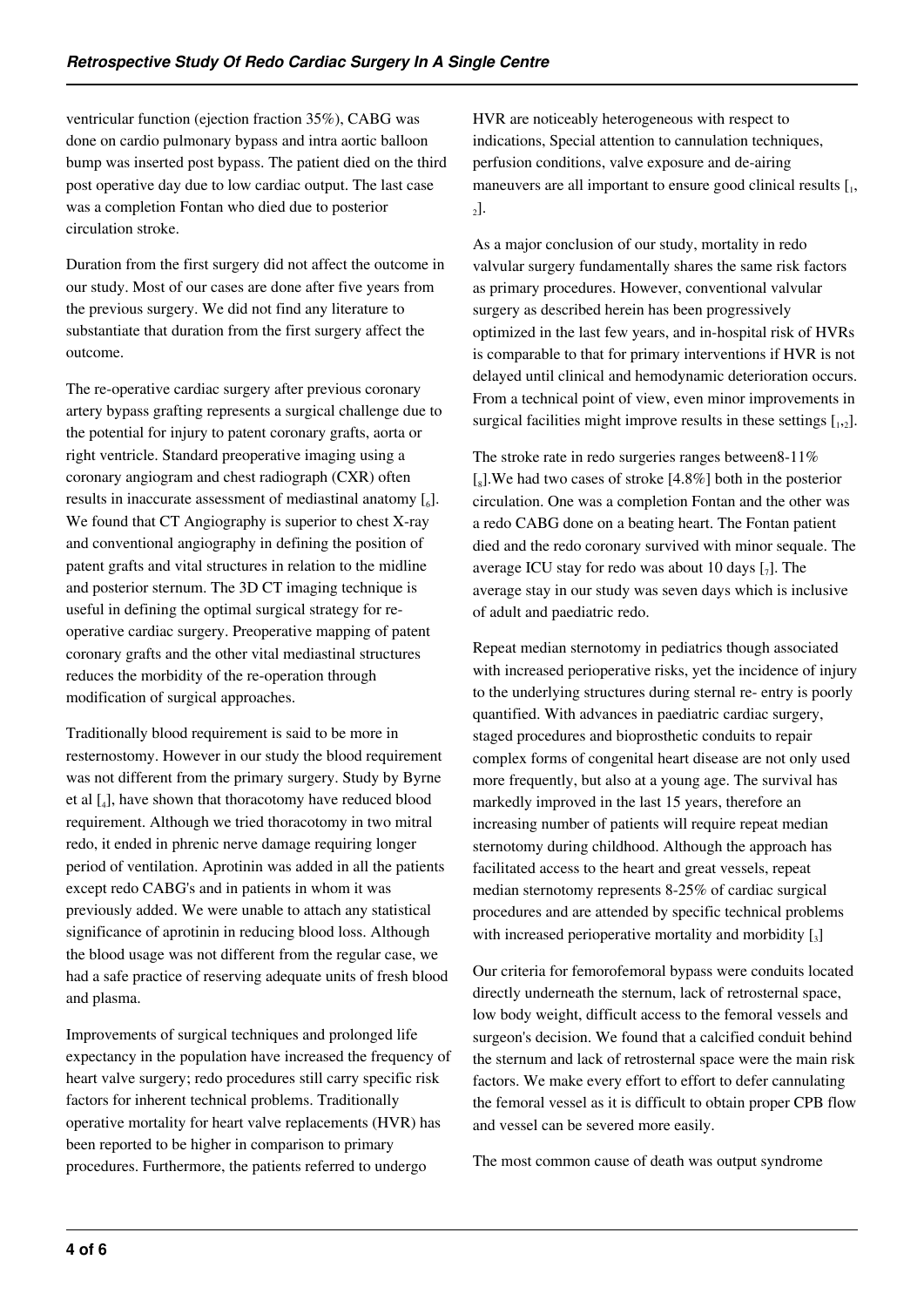secondary to ventricular dysfunction  $\left[\right]_3$ . The cause of death in our study was posterior circulation stroke. The incidence of cardiac lacerations at repeat sternotomy is  $9.2\%$  [3]. We had four cases of cardiac lacerations three in paediatric group and one in adult group. Among four patients, bleeding was controlled without the institution of any emergent femorofemoral bypass in only one patient. Two were RV-PA conduit tear, one was aortic tear and the other was right ventricle tear. The incidence of injuries during sternal reentry was significantly lower in those patients where pericardial sac was closed initially.

Conventional redo coronary artery bypass grafting is associated with significant morbidity. The danger of reoperation is mainly in the reopening the sternum and in the manipulation of the heart and the old grafts. Therefore off pump, redo, CABG, with the patient specific approach in selected cases seems an ideal technique. $[3]$ 

With the increasing number of patients who have undergone CABG the incidence of reoperative CABG is also increasing. As the over all experience with re-operative CABG has increased alternative strategies have evolved in an attempt to lower the operative risks which exceeds those of initial re-vascuarisation. These strategies include different techniques for reentry, strict avoidance of graft manipulation to minimize the risk of graft atheroembolism, and modification in the method of myocardial protection depending on the status of the native coronary circulation and patency of vein or or internal mammary artery grafts. As an alternative method of "myocardial protection" and to obviate the inherent risks of cardiopulmonary bypass, we carried out re-operative CABG without cardio pulmonary bypass in majority of patient.

Reoperative coronary procedures are an increasing part of most practices, with excellent results reported by several investigators. Although the mortality associated with redo operations has decreased the morbidity remains significant, particularly as surgeons and anesthesiologists are asked to take care of more complex patients  $\mathfrak{[}_3$ ]. Reoperative CABG without cardiopulmonary bypass requires less operating time and a shorter postoperative hospital stay, which translates into a reduction of hospital costs. There were fewer bleeding complications with this technique as almost three fourths of patients in present series required no blood products.

Modifications in all aspects of the re-do cardiac surgery will continue to evolve as surgeons and anesthesiologists are confronted by an ever-increasing number of patients requiring re-operation. Recently a definite trend has been observed toward reduction of operative risk. Improvements in postoperative intensive care probably contributed to this tendency. Special attention to cannulation techniques, perfusion conditions, valve exposure and de-airing maneuvers are all important to ensure good clinical results  $[I_1, I_2]$  $_{2}$ ].

#### **References**

1. N.Luciani, G.Nasso, A.Anselmi Repeat valvular operations; Bench optimization of conventional surgery Ann.Thorac.Surg, April 2006; 81[4]; 1279-1283 2. J.Mark Jones, Hugh O Kane, Dennis J.Gladstone Repeat heart valve surgery; Risk factors for operative mortality J.Thorac.Cardiovasc.Surg 2001; 122; 913-918 3. Naresh Trehan, Yugal K.Mishra, Yatin Mehta Off-pump redo coronary artery bypass grafting Ann.Thorac.Surg 2000;70;1026-1029 4. ByrneJG,KaravasAN,AdamsDH The preferred approach for mitral valve surgery after CABG;right thoracotomy,hypothermia and avoidance ofLIMA-LAD graft J Heart Valve Dis 2001 Sep;10[5];584-590 5. Maqsood.M,Rathy Kirke,Darren Lee The complications of repeat median sternotomy in paediatrics;six month follow up of consecutive cases. Interact Cardio Vasc Thorac Surg2005 ;4;356-359 6. Hrvoje Gasparovic,FrankJ.Rybicki,John Millstine Three dimernsional computed tomographic imaging in planning the surgical approach for redo cardiac surgery after coronary revasculization Eur J Cardiothorac Surg 2005;28;244-249 7. Andrew T.Goodwin, Adrian Ooi, Jago Kitcat Outcomes in emergency redo cardiac surgery : Cost, benefit and risk assessment Interactive Cardiovascular and Thoracic Surgery 2:227 - 230(2003] 8. ByrneJG,KaravasAN,AdamsDH Aortic valve surgery after previous CABG with functioning internal mammary artery grafts. Ann Thorac Surg 2002 Mar ;73[3];779-84.